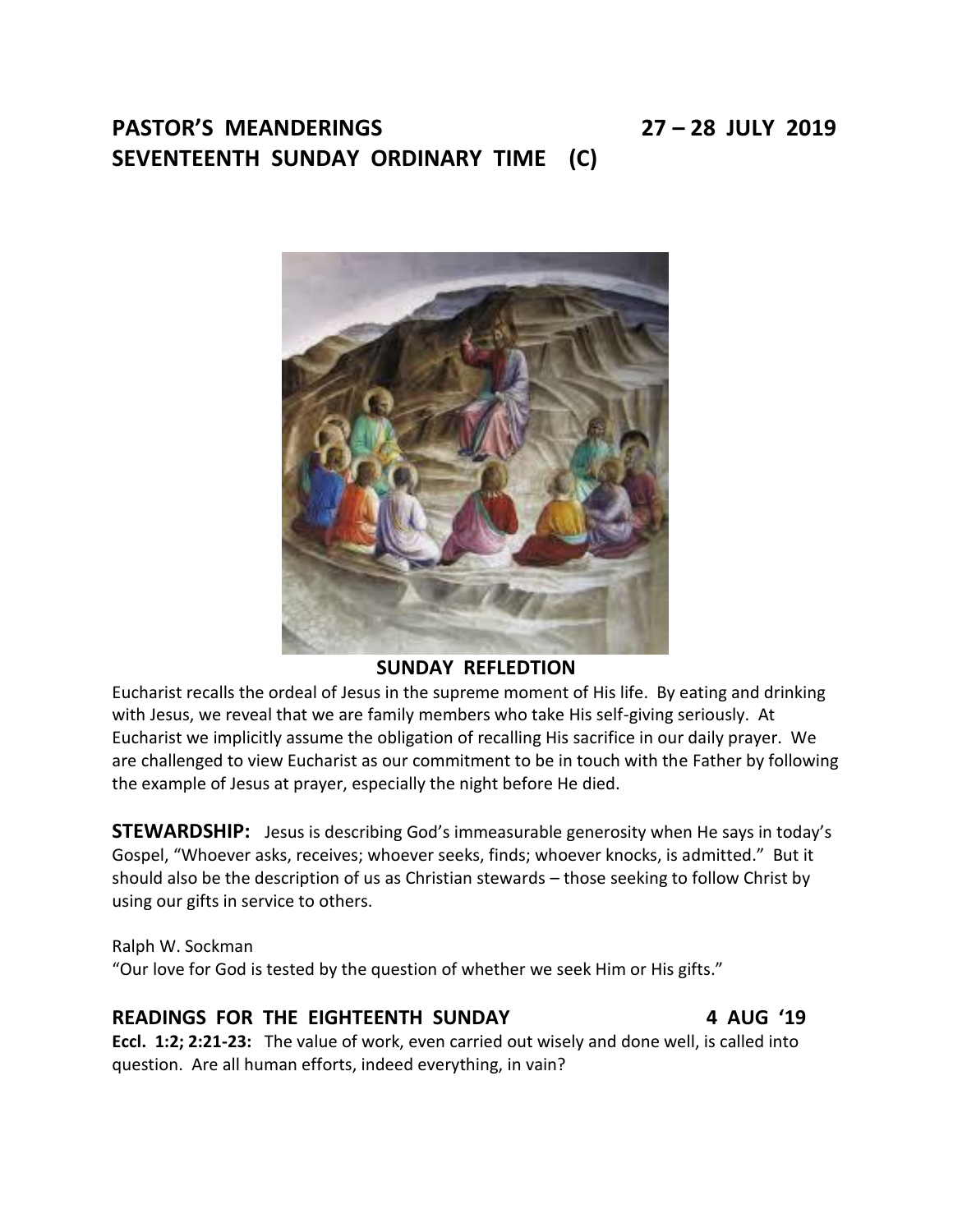**Col. 3:1-5, 9-11:** The true purpose of existence is participation in the glorious life of Christ in heaven. Progress towards this reality requires putting 'on a new self' and putting away all earthly forms of distinction between people.

**Lk. 12:13-21:** In the parable of the wealthy man who hoards things and hopes for happiness from them, Jesus warns about the temptation of wealth to take people away from the true treasure of holiness.

### Woodrow Wilson

"Unless our civilization is redeemed spiritually, it cannot endure materially."

## **GESTURES & POSTURES Continued**

### *Kneeling for the Eucharistic Prayer*

After the Gospel and the homily (if there is one that day), after the Preparation of the Gifts, the Great Prayer, called "the Canon" or "the Eucharistic Prayer", begins. During this time we kneel. Since this gesture has a somewhat complicated history, it's worth spending some time on it. The meaning of this gesture of kneeling is manifold:

- humble submission before the majesty of God
- penance and a spirit of repentance
- adoration and reverence in prayer

The use of this posture in the Mass developed gradually.

**a.** In a seventh century document, the *Ordo Romanus I*, it says that during the Canon only the Pope stood upright, while all the others in the sanctuary remained bowed for the entire Eucharistic Prayer. The sign for standing upright again was the phrase *nobis quoque peccatoribus* near the end of the Canon: that was the sign also for the deacon and subdeacon to go about their preparations for communion. In fact, in the old Mass, that phrase was said out loud while the rest of the Canon was said quietly, as a remnant of the ancient practice of bowing during the Canon.

**b**. From the ninth century onward, there is historical evidence for the posture of kneeling during the Canon. The Synod of Tours (813) described this as the characteristic posture of the faithful, although for Sundays and feasts, it was the custom to stand.

**c**. In the thirteenth century, because of developments in Eucharistic theology and various movements of Eucharistic devotion, the practice of kneeling at the consecration became the norm.

**d**. In 1502, the *Ordo Missae* of John Burckhard prescribes kneeling for the prayers at the foot of the altar, and for the consecration. Our present rubrics—by way of the post-Tridentine liturgical books—have their origin in this *Ordo Missae* of Burckhard.

The history of this gesture—whether in liturgical prayer or in private prayer—is rather complex. For our purposes today it is enough to stress the importance of doing it well. Guardini says: "Let not the bending of our knees be a hurried gesture, an empty form. Put meaning into it; to kneel, in the soul's intention, is to bow down before God in deepest reverence."

The bodily posture of kneeling is above all a sign of reverence for Christ present in the Eucharist.

Reading over this I was reminded of a regular occurance in highs school. (I am well aware that some may view that statement and the subsequent remarks as being from the distant past.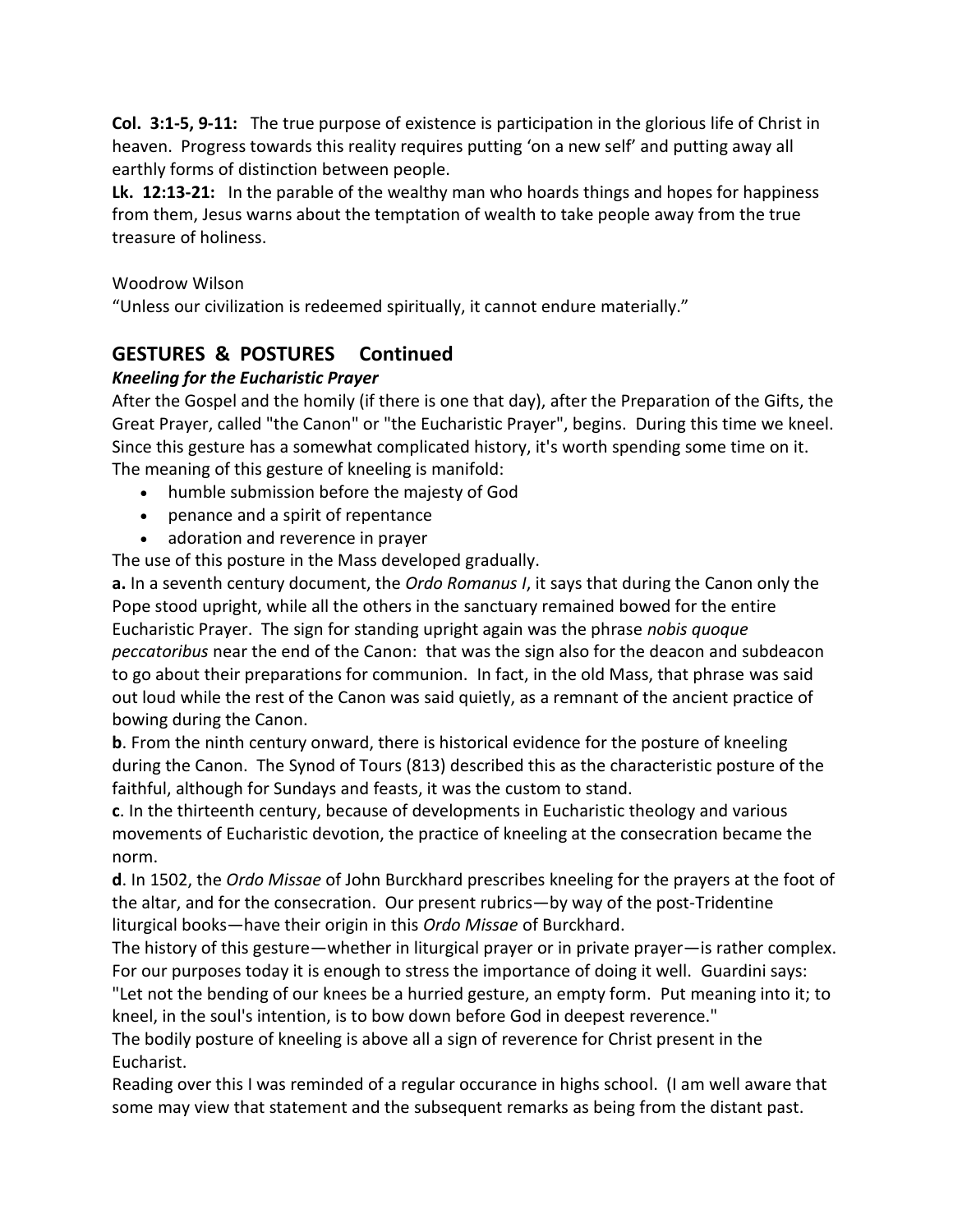Although i/m looking back across a number of decades the actions may be antique but not necessarily antiquated.)

The chapel of Bishop Canevin High School was situated in a central courtyard and the school entrance. When Mass was celebrated for the entire school in the gym, the Eucharist was carried from that chapel through the connecting hall ways on to the stage of the auditorium / gym. As the priest dressed in his habit, cope and carrying the Blessed Sacrament. He was always accompanied by a server with a candle. As individuals became aware of this procession; students, faculty, staff automatically, without hesitation knelt down in honor of Christ present in the Eucharist. That gesture made a profound impression on anyone observing. ( I watched the same pattern of behavior on a daily basis when Dad, following an auto accident was in a Catholic hospital for several months.)

I raise the point because following Vatican II there was a mad rush to eliminate the rituals and ceremonies with the argument that they stifled the developing maturity of the Catholic laity. Unfortunately the meaning behind the actions was also lost.

In these days, when the Catholic understanding of the Eucharist is often very weak – when there are some people who don't even know what it is that they receive, or perhaps even really care – it is imperative that we show by our gestures the faith we believe. Actions speak louder than words! So let us kneel. *Flectamus genua.*Carefully, deliberately, reverently. That will reinforce our own belief in the Real Presence of Christ, it will teach our children by example, it will inspire our fellow Catholics, and it will scandalize a world that does not believe.

## **ALTAR Continued**

## **Altar Cloths**

The use of altar-cloths goes back to the early centuries of the Church. St. Optatus says that in the fourth century every Christian knew that during the celebration of the Mysteries the altar is covered with a cloth (bk. VI). Later it became a law, which, according to Gavantus, was promulgated by Boniface III in the seventh century. The custom of using three altar-cloths began probably in the ninth century.

The reason of this prescription of the Church is that if the Precious Blood should by accident be spilt it might be absorbed by the altar cloths before it reached the altar stone. All authors hold it to be a grievous offense to celebrate without an altar cloth, except in case of grave necessity, e.g. of affording to the faithful the opportunity of assisting at Sunday Mass, or of giving Viaticum to a dying person.

To be continued: Liturgy of the Cloth: How the Early Church Incorporated the Shroud and Sudarium in the Mass

# **SAINT OF THE WEEK PLEGMUND (d. 914) 2 AUG**

Benedictine archbishop of Canterbury (890-914) and the tutor of King Alfred the Great. Plegmund was born in Mercia, England, and was a hermit near Chester. He was appointed archbishop by Pope Stephen V (VI) (r. 885-891) at the request of Alfred, proving a capable prelate, scholar, and dedicated reformer. He went to Rome in 908 to see Pope Sergius III (r. 904-911) and later died at Canterbury.